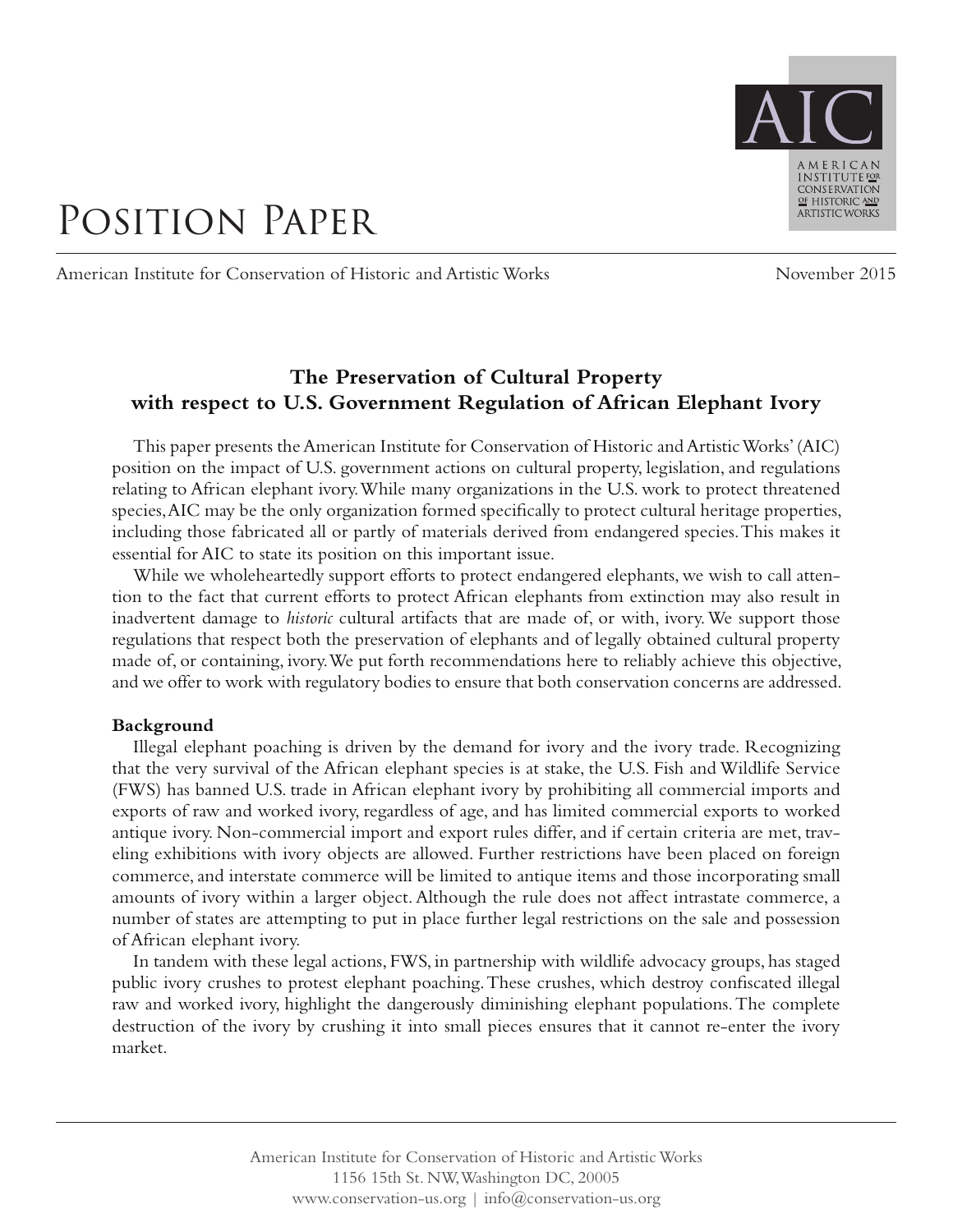## **AIC's Position**

AIC, the national organization representing conservation<sup>1</sup> professionals working in institutions such as museums and regional centers, as well as in private practice, honors the history of achievements in the humanities and science through the preservation of cultural heritage. It sets out a code of ethics and guidelines for practice for its members. The AIC Code of Ethics states, "III. While recognizing the right of society to make appropriate and respectful use of cultural property, the conservation professional shall serve as an advocate for the preservation of cultural property." Accordingly, we must take a stand for the protection of cultural property, including items made with ivory.

As conservators, we support elephant conservation efforts and respect laws that halt illegal trafficking of new raw and worked ivory. At the same time, we must seek the protection of cultural property that was obtained in full compliance with legal regulations at the time of acquisition. Therefore, we advocate for protecting permitted, legally acquired worked ivories from unnecessary destruction, destructive testing, and possible confiscation.

Further, we advocate for language in Director's Order (DO) 210, Appendix 1, Section 7 that recognizes the expertise of appropriately trained art conservation professionals as able to provide a qualified appraisal for documentary evidence.

## *Species Identification*

Changes to the Endangered Species Act (ESA) 4(d) rule, have placed new focus on species identification for ivory artifacts. Since transit requirements differ for Asian and African elephant, two different species, it is critical to know which rules apply. In addition to the rule, it is our understanding that to meet the requirements for importing an ESA antique ivory artifact, a declaration must be signed that identifies the ivory to species level. In order to distinguish among most types of ivory (i.e. elephant, mammoth, hippopotamus, walrus, narwhal), careful examination can reveal the animal's taxonomic family, which is sufficient to determine which laws apply to that artifact. On the other hand, there are currently no non-destructive techniques to reliably distinguish between African (*Loxodonta africana*) and Asian elephant (*Elephas maximus*) species and sub-species. For non-commercial transit, with artifacts that date more than 100 years old, this level of species identification does not change how the law is applied and does not contribute to a better understanding of current illicit trade routes. Therefore, we advocate that identification to the family level, rather than species level, be required for ESA antique worked elephant ivories if it meets all other ESA antique requirements.

#### *Dating*

Transit requirements also call for determination of the age of elephant ivory artifacts. In order to accurately date ivory, destructive testing is required. For non-commercial transit, with legal pre-Convention artifacts, definitive dating does not contribute to a better understanding of current illicit trade routes. We support policy that allows written and photographic records, documentation, and history to reliably establish legal acquisition and age of ivory artifacts.

## *Destruction by Crushing*

We understand that planned destruction of illegal ivory stockpiles is an organized strategy to draw

1 Note that the word "conservation" in this context refers to cultural artifacts and not to wildlife or the environment.